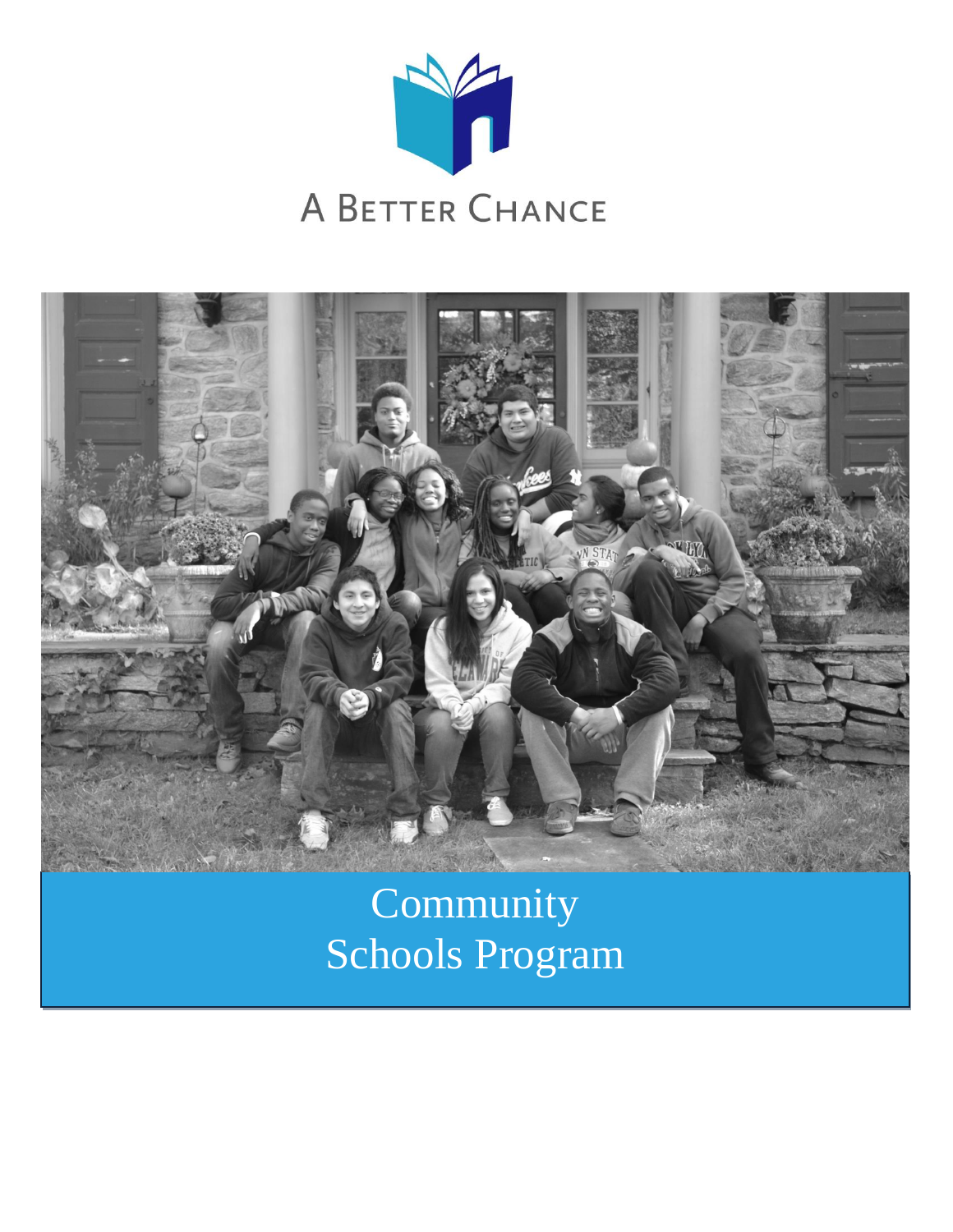# **What is the A Better Chance Community Schools Program?**

The Community Schools Program, or CSPs, are a group of organizations dedicated to providing outstanding education to our A Better Chance Scholars through public education. Our CSP Scholars share a home in communities with high performing public high schools. There are 20 CSPs in six states (NY, MA, CT, MN, PA, and WI) and many have operated for 30 or more years. Most programs are single-gender, and they typically host between 5 and 10 Scholars supervised by 2 or 3 adults. Two programs support separate boys' and girls' houses, and two houses are co-ed. Our CSPs provide a supportive family-like atmosphere where Scholars are academically challenged and learn independence and self-reliance in a safe and structured environment.

## **WHY SHOULD I CONSIDER A CSP?**

## **Family-Like Atmosphere:**

Scholars live with other A Better Chance Scholars during high school. CSP Scholars-going through the same experiences- will eat, learn, support and grow together on their paths toward college.

### **Additional Support Offered:**

Host families, academic advisors, tutors and dozens of volunteers are there to help scholars have the best experience possible while preparing them for college and beyond.

## **Extended Family and Community:**

Hundreds of members of the community give money, time, and other resources to support our Scholars each year.

#### **It's Affordable:**

There is little to no cost to families.

#### **It Works:**

Our CSP Alumni attend outstanding Colleges and Universities and are leaders and pioneers in their respective industries across the country and around the world.